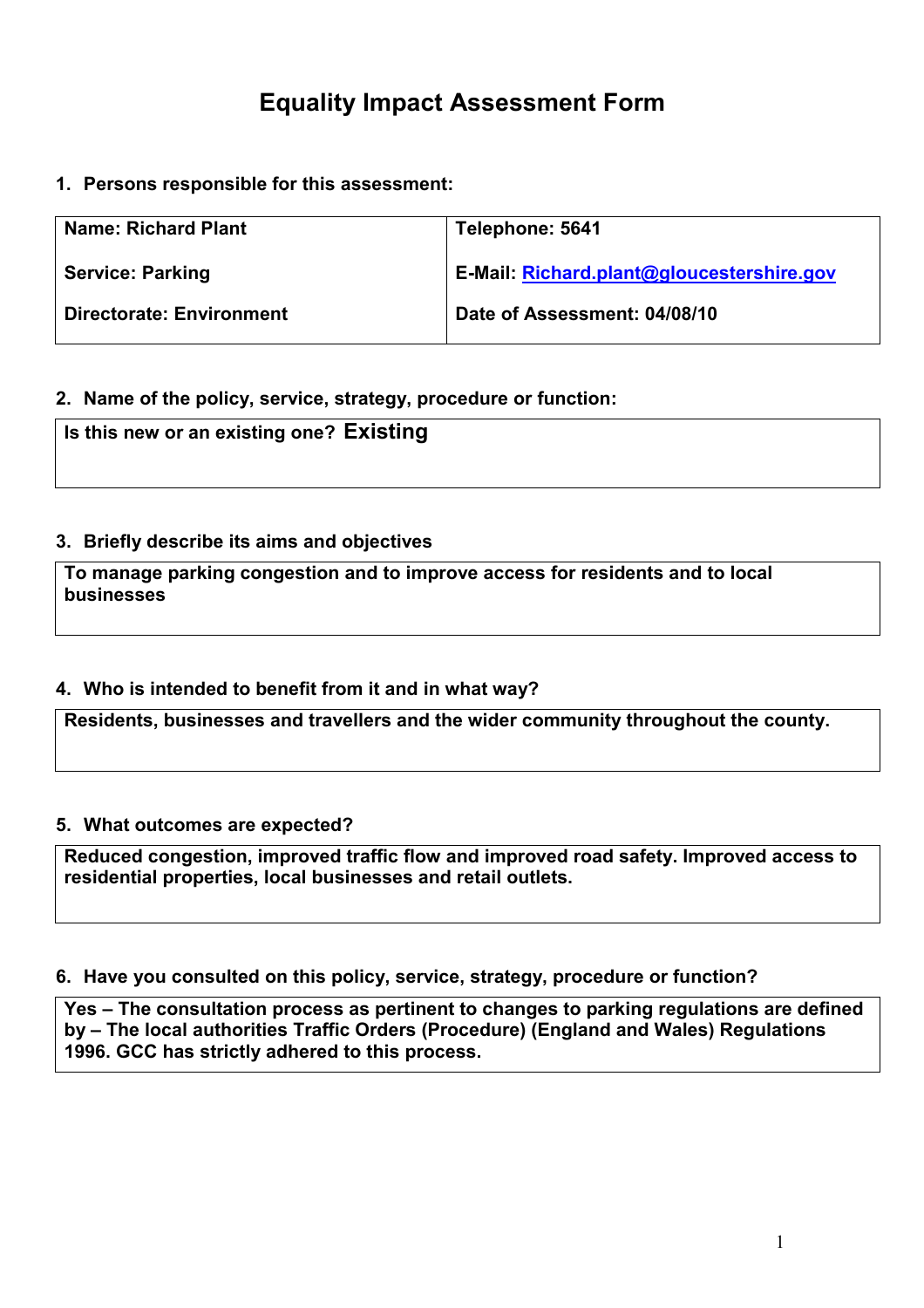#### 7. What evidence has been used for this assessment: eg Research, previous consultations, MAIDEN?

Where other faith groups, such as Jewish or Muslim, attend their places of worship on a day where parking restrictions are in operation and as part of our traffic management policy we are obliged to provide as much on street parking as possible, by having unrestricted parking on Sundays, this does not allow for the turnover of spaces as is the case during the rest of the week. By introducing parking charges on a Sunday no one group is either discriminated or adversely affected, all service users are treated equally.

8. Could a particular group be affected differently in either a negative or positive way? Negatively, if GCC gave undue priority on a Sunday it would disadvantage other faith groups and none Christians by restricting their ability to park.

Please evidence that you have used the Consultation toolkit and planning template http://staffnet/index.cfm?articleid=5203 GCC has legally followed the process set out in Primary and Secondary legislation regarding parking and traffic issues. The council may be deemed to have acted ultra-vires if it has acted outside of these powers

|                                                       | <b>Negative</b> | <b>Positive</b> | <b>Neutral</b> | <b>Evidence</b>                                                                                                                                                                                                                                                                                                                                                                                                                                                                                                                                                                                                                                                                                                                                                              |
|-------------------------------------------------------|-----------------|-----------------|----------------|------------------------------------------------------------------------------------------------------------------------------------------------------------------------------------------------------------------------------------------------------------------------------------------------------------------------------------------------------------------------------------------------------------------------------------------------------------------------------------------------------------------------------------------------------------------------------------------------------------------------------------------------------------------------------------------------------------------------------------------------------------------------------|
| Age                                                   |                 |                 | X              |                                                                                                                                                                                                                                                                                                                                                                                                                                                                                                                                                                                                                                                                                                                                                                              |
| <b>Disability</b>                                     |                 |                 | X              |                                                                                                                                                                                                                                                                                                                                                                                                                                                                                                                                                                                                                                                                                                                                                                              |
| Gender                                                |                 |                 | X              |                                                                                                                                                                                                                                                                                                                                                                                                                                                                                                                                                                                                                                                                                                                                                                              |
| <b>Race including</b><br><b>Gypsy &amp; Traveller</b> |                 |                 | X              |                                                                                                                                                                                                                                                                                                                                                                                                                                                                                                                                                                                                                                                                                                                                                                              |
| <b>Religion or Belief</b>                             |                 |                 | X              | We have considered the way other faith groups are<br>prioritised by parking restrictions placed on them and<br>we have consulted extensively with Christian faith<br>groups across the county and found no other faith<br>groups are prioritised through parking regulation.<br>There are parking controls around synagogues on<br>Saturdays and Mosques on Fridays. For the Christian<br>faith to be equitably treated, allowance would need to<br>be made for all other faith groups on their specific<br>days of worship or at other times that might impact on<br>either attendance or practice.<br>It would be impractical to so designate within current<br>legal constraints, especially with regard to clearly<br>identifying those impacted upon at a specific time |
|                                                       |                 |                 |                | when any such dispensation might apply.<br>Such dispensations would have an unreasonably and<br>adverse impact on those of no faith or of non-<br>conformist faith groups.                                                                                                                                                                                                                                                                                                                                                                                                                                                                                                                                                                                                   |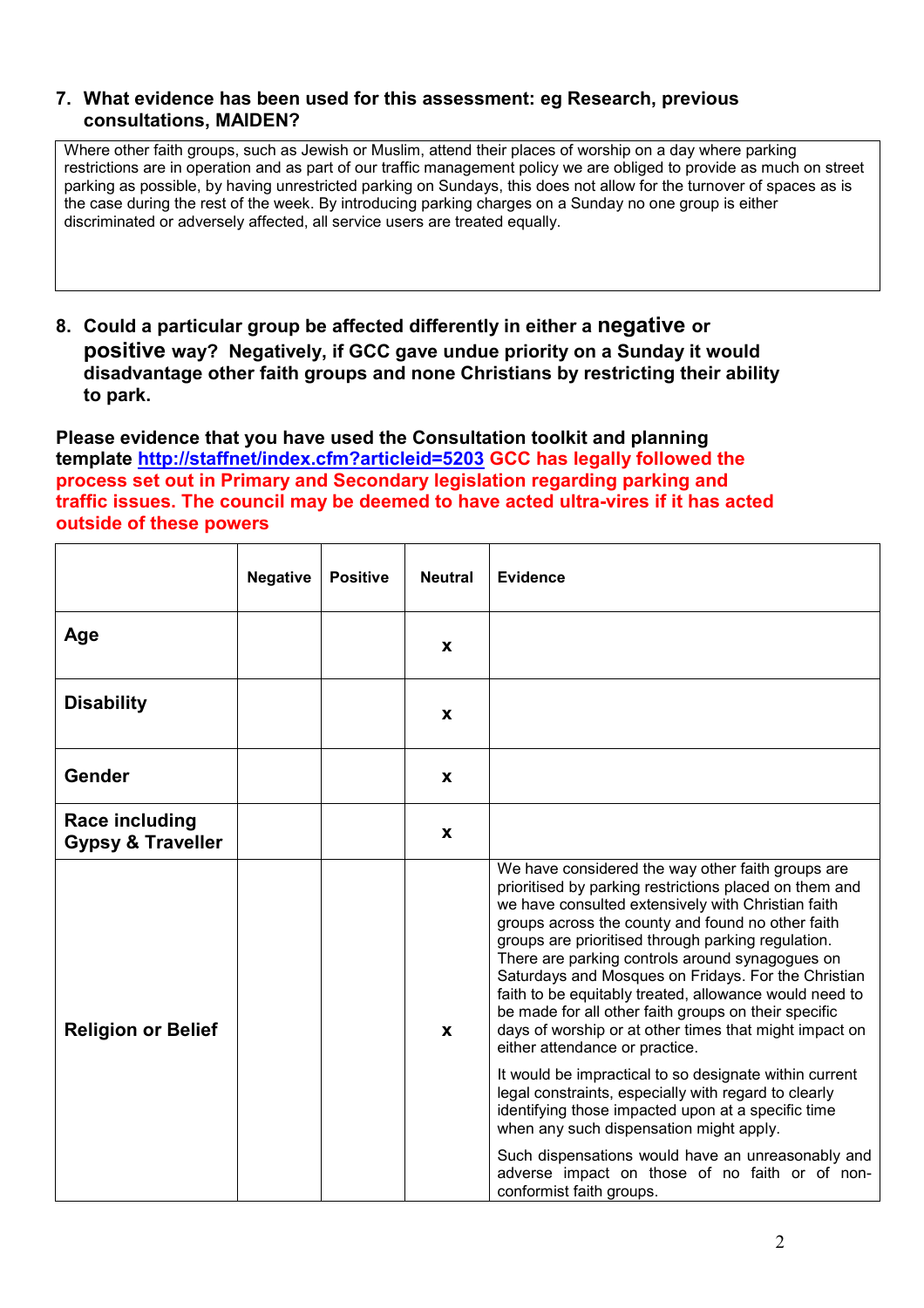| <b>Sexual Orientation</b>                                                                                   |                                                                                                                                                                                                                                                                                                                                                                                                                                                                                                                                | X            |                                                                                                                                                                                                                                                                                                                                                                                                                                                                                         |  |
|-------------------------------------------------------------------------------------------------------------|--------------------------------------------------------------------------------------------------------------------------------------------------------------------------------------------------------------------------------------------------------------------------------------------------------------------------------------------------------------------------------------------------------------------------------------------------------------------------------------------------------------------------------|--------------|-----------------------------------------------------------------------------------------------------------------------------------------------------------------------------------------------------------------------------------------------------------------------------------------------------------------------------------------------------------------------------------------------------------------------------------------------------------------------------------------|--|
| <b>Transgender</b>                                                                                          |                                                                                                                                                                                                                                                                                                                                                                                                                                                                                                                                | X            |                                                                                                                                                                                                                                                                                                                                                                                                                                                                                         |  |
| Other groups: eg<br>Rural Isolation,<br>Long term<br>unemployed,<br>Deprivation<br><b>Health Inequality</b> |                                                                                                                                                                                                                                                                                                                                                                                                                                                                                                                                | $\mathbf{x}$ |                                                                                                                                                                                                                                                                                                                                                                                                                                                                                         |  |
| <b>Community</b><br><b>Cohesion</b><br><b>Community</b><br><b>Cohesion (Contd)</b>                          | Describe how the proposed<br>activity, policy, strategy,<br>service, procedure or function<br>will contribute to Community<br>Cohesion.<br>You will need to consider;<br>Is there equality between<br>those who will and won't<br>benefit from the proposal?<br>Are there strong relationships<br>between groups and<br>communities in the area<br>affected and will the proposed<br>action promote positive<br>relationships?<br>Does the proposal bring<br>groups / communities into<br>increased contact with each<br>other |              | By introducing Pay and Display parking to a wider<br>area, we will be able to provide more parking spaces<br>by limiting stays to a maximum of four hours, this in<br>turn will allow more visitors to use town centre<br>facilities and visit residents.<br>Due to the limited on-street parking availability, we<br>believe this is the fairest approach to ensuring all<br>service users are adequately provided for and no one<br>group is treated in any different way to another. |  |

9. If you have identified a negative impact in question 8, what actions have you undertaken or do you plan to undertake to lessen or negate this impact?

Please indicate whether these actions will be carried forward into level 2 or level 3 business plans.

| Action(s): | How will this action be<br><b>Monitored/Evaluated</b> | When will policy /<br>service / strategy /<br>procedure / function<br>be reviewed? | <b>Carried to</b><br>Level 2? | <b>Carried to</b><br>Level 3? |
|------------|-------------------------------------------------------|------------------------------------------------------------------------------------|-------------------------------|-------------------------------|
|            |                                                       |                                                                                    | Y/N                           | Y/N                           |
|            |                                                       |                                                                                    | Y/N                           | Y/N                           |
|            |                                                       |                                                                                    | Y/N                           | Y/N                           |
|            |                                                       |                                                                                    | Y/N                           | Y/N                           |
|            |                                                       |                                                                                    | Y/N                           | Y/N                           |

## **Declaration**

We are satisfied that an Impact Assessment has been carried out on this policy, service, strategy, procedure or function \* (delete those which do not apply) and where a negative impact has been identified, actions have been developed to lessen or negate this impact.